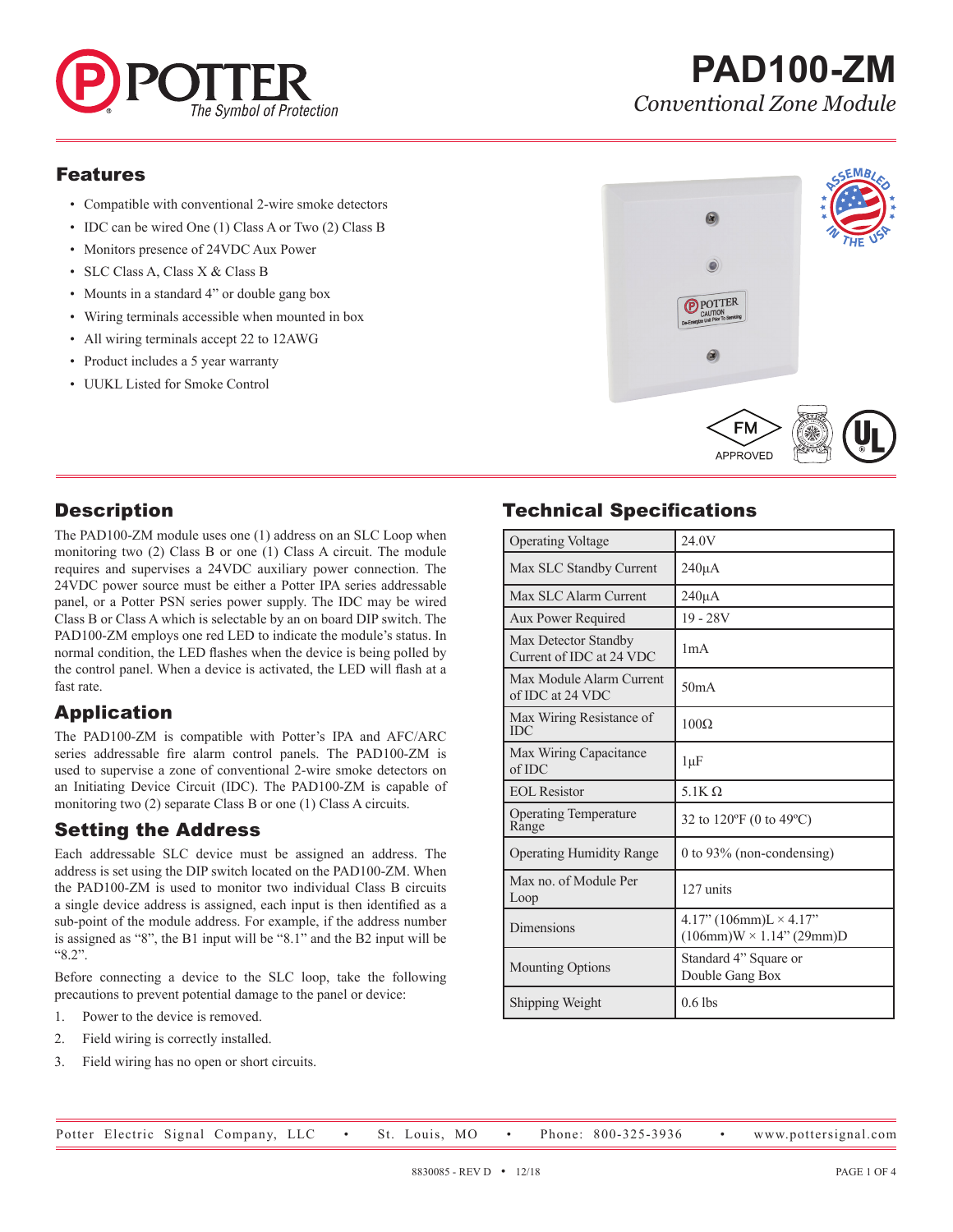

# **PAD100-ZM** *Conventional Zone Module*

### Installation Using Compatible Electrical Box

*Fig 1*



### Wiring Diagrams

*Typical Class B Wiring Diagram Fig 2*



# Ordering Information

| Model       | Description              | Stock No. |
|-------------|--------------------------|-----------|
| $PAD100-ZM$ | Conventional Zone Module | 3992706   |

Potter Electric Signal Company, LLC . St. Louis, MO . Phone: 800-325-3936 . www.pottersignal.com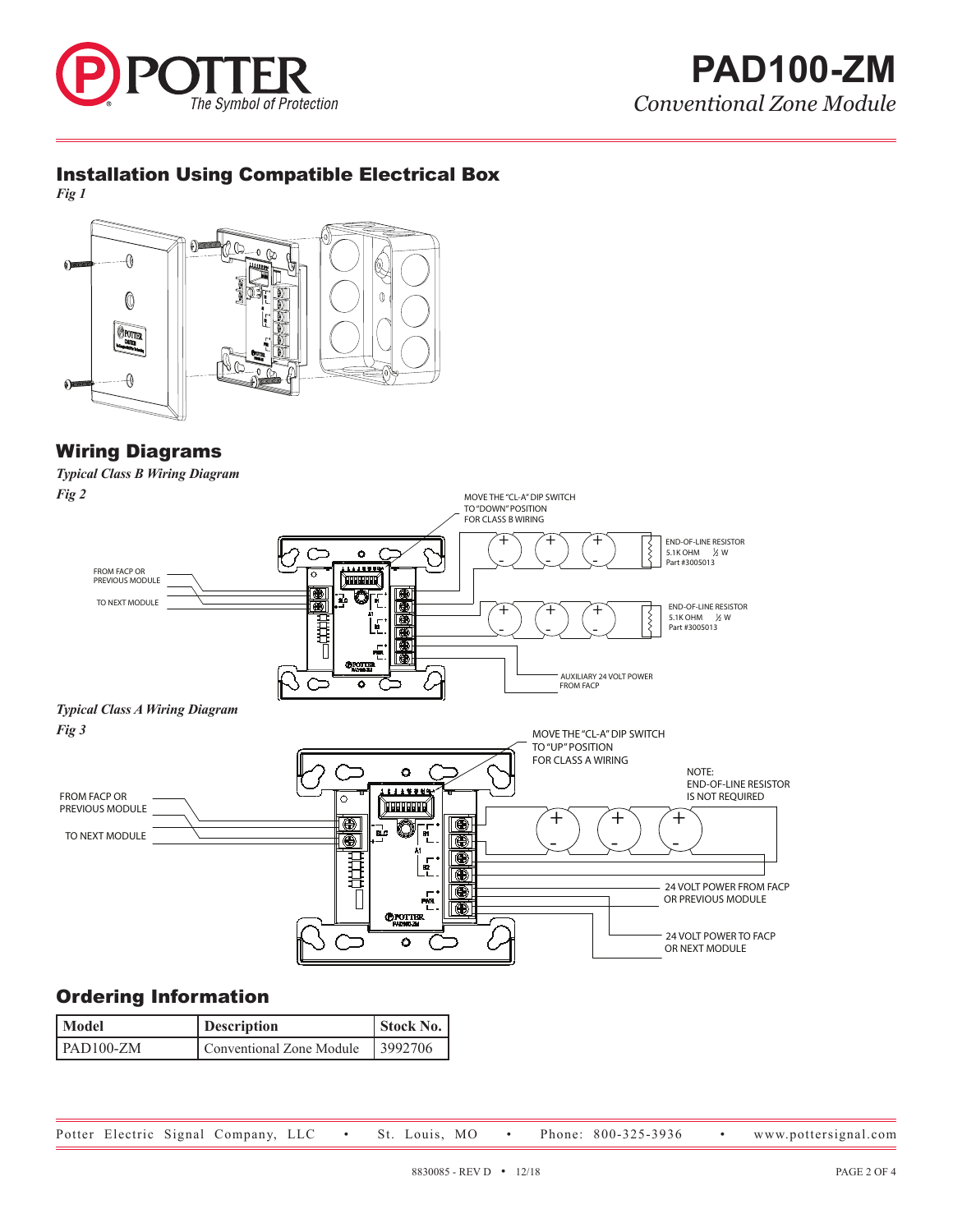

### Compatible 2-Wire Smoke Detectors & Bases

| <b>Detector Model</b>                                             | <b>Identifier</b> | <b>Base Model</b> | Identifier      |  |  |  |
|-------------------------------------------------------------------|-------------------|-------------------|-----------------|--|--|--|
| <b>SYSTEM SENSOR (Brk) (Max. No. Of Detectors Per Zone is 10)</b> |                   |                   |                 |  |  |  |
| 1400                                                              | A                 | N/A               | N/A             |  |  |  |
| 2400                                                              | $\mathbf A$       | N/A               | N/A             |  |  |  |
| 2400TH                                                            | $\mathbf{A}$      | $\rm N/A$         | $\rm N/A$       |  |  |  |
| $2W-B$                                                            | A                 | $\rm N/A$         | $\rm N/A$       |  |  |  |
| $2WT-B$                                                           | $\mathbf{A}$      | N/A               | $\rm N/A$       |  |  |  |
| DETECTION SYSTEM (Max. No. Of Detectors Per Zone is 11)           |                   |                   |                 |  |  |  |
| DS250                                                             | A                 | MB2W/MB2WL        | $\mathbf{A}$    |  |  |  |
| DS250TH                                                           | $\mathbf{A}$      | MB2W/MB2WL        | $\mathbf{A}$    |  |  |  |
| ESL (Max. No. Of Detectors Per Zone is 20)                        |                   |                   |                 |  |  |  |
| 611U                                                              | <b>S10</b>        | 601U              | <b>S00</b>      |  |  |  |
| 611UD                                                             | <b>S10</b>        | 601U              | S <sub>00</sub> |  |  |  |
| 611UT                                                             | <b>S10</b>        | 601U              | ${\rm S00}$     |  |  |  |
| 612U                                                              | <b>S10</b>        | 601U              | S <sub>00</sub> |  |  |  |
| 612UD                                                             | ${\bf S10}$       | 601U              | S <sub>00</sub> |  |  |  |
| 613U5                                                             | <b>S10</b>        | 601U              | S <sub>00</sub> |  |  |  |
| 611UD                                                             | ${\bf S10}$       | 609U10            | <b>S00</b>      |  |  |  |
| 612UD                                                             | <b>S10</b>        | 609U10            | S <sub>00</sub> |  |  |  |
| 425C                                                              | <b>S10</b>        | $\rm N/A$         | N/A             |  |  |  |
| 425CT                                                             | <b>S10</b>        | N/A               | N/A             |  |  |  |
| HOCHIKI (Max. No. Of Detectors Per Zone is 20)                    |                   |                   |                 |  |  |  |
| <b>SLR-24</b>                                                     | $HD-3$            | <b>HSC-221R</b>   | $HB-71$         |  |  |  |
|                                                                   |                   | HSB-221           | HB-54           |  |  |  |
|                                                                   |                   | <b>HSB-221N</b>   | HB-54           |  |  |  |
|                                                                   |                   | NS6-221           |                 |  |  |  |
|                                                                   |                   | NS4-221           |                 |  |  |  |
|                                                                   |                   | NS6-220           | $HB-3$          |  |  |  |
| $SLR-24H$                                                         | $HD-3$            | <b>HSC-221R</b>   | $HB-71$         |  |  |  |
|                                                                   |                   | HSB-221           | HB-54           |  |  |  |
|                                                                   |                   | <b>HSB-221N</b>   | HB-54           |  |  |  |
|                                                                   |                   | NS6-221           |                 |  |  |  |
|                                                                   |                   | NS4-221           |                 |  |  |  |
| SIJ-24                                                            | $HD-3$            | <b>HSC-221R</b>   | $HB-71$         |  |  |  |
|                                                                   |                   | HSB-221           | HB-54           |  |  |  |
|                                                                   |                   | <b>HSB-221N</b>   | HB-54           |  |  |  |
|                                                                   |                   | NS6-221           |                 |  |  |  |
|                                                                   |                   | NS4-221           |                 |  |  |  |